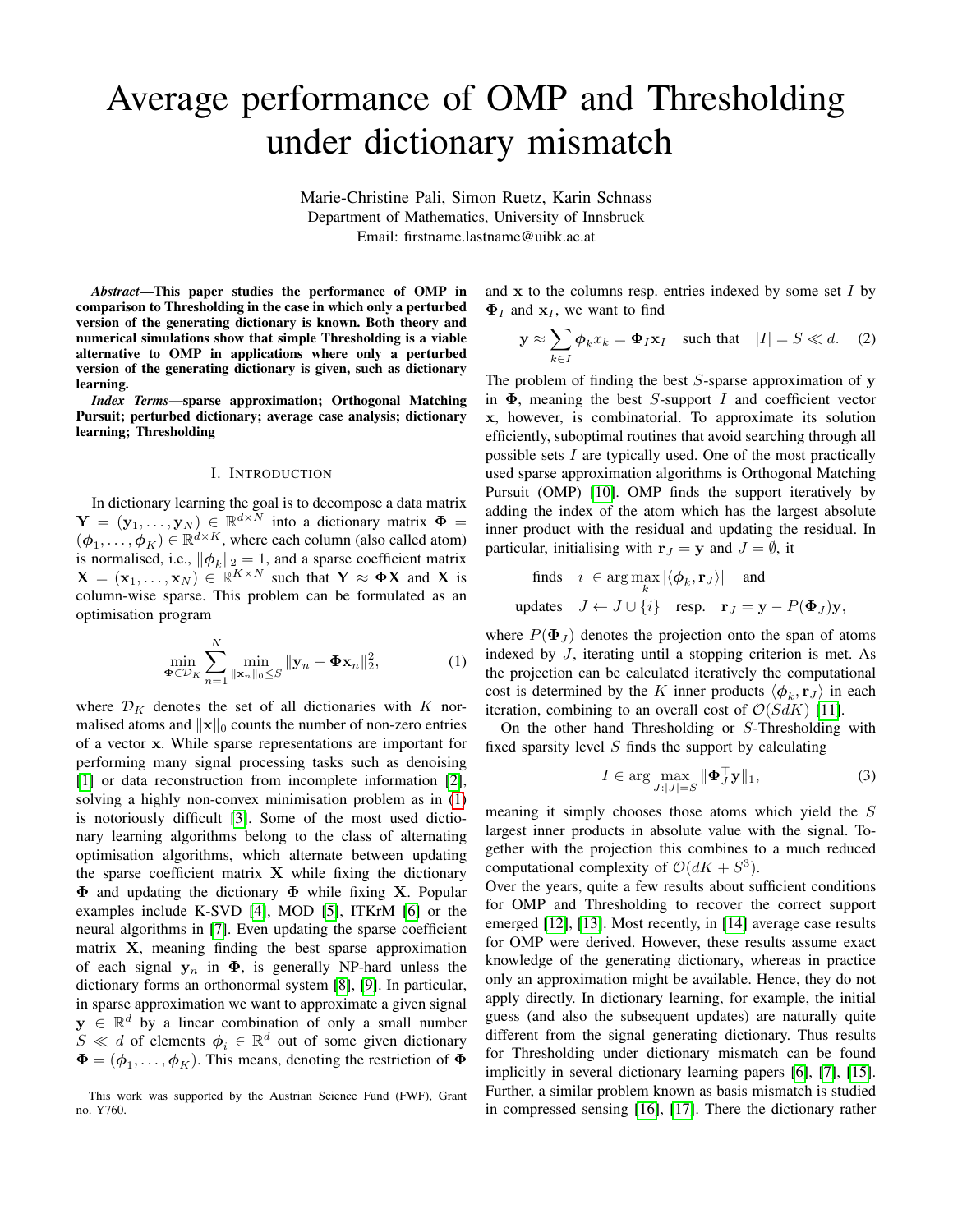than the signal coefficients is usually assumed to be random. Contribution: In this work we provide a theoretical analysis of the average performance of OMP for the case in which we do not have the signal generating dictionary itself but only a perturbed version of it. Our theoretical results, confirmed by numerical simulations, indicate that Thresholding provides a viable and computationally cheaper alternative to OMP in case of dictionary mismatch. Finally, additional experiments show that on top of cost efficiency Thresholding also provides recovery advantages over OMP in dictionary learning.

## II. NOTATION AND SETTING

In the following we consider a dictionary  $\Phi$ , i.e., a collection of K unit norm vectors  $\phi_i \in \mathbb{R}^d$ , and define the coherence of  $\Phi$  as  $\mu(\Phi) := \max_{i \neq j} |\langle \phi_i, \phi_j \rangle|$ . For a matrix  $\mathbf{A} \in \mathbb{R}^{d \times K}$  we let  $\mathbf{A}^{\top}$  denote the transpose of  $\mathbf{A}$  and define  $\|\mathbf{A}\|_{2,2} := \max_{\|\mathbf{x}\|_2=1} \|\mathbf{A}\mathbf{x}\|_2$ . For a dictionary  $\Phi$  and an index set I of size S we define  $\delta(\mathbf{\Phi}_I) = ||\mathbf{\Phi}_I^\top \mathbf{\Phi}_I - \mathbb{I}_S||_{2,2}$ . Note that if  $\delta(\Phi_I) < 1$  and therefore  $\Phi_I$  has full rank, we have for the projection  $P(\Phi_I) = \Phi_I (\Phi_I^{\top} \Phi_I)^{-1} \Phi_I^{\top}$ .

For a perturbed version  $\Psi$  of a generating dictionary  $\Phi$ , we set  $\mathbf{Z} := \mathbf{\Phi} - \mathbf{\Psi}$  and define its distance to  $\mathbf{\Phi}$  as  $\varepsilon := \max_i ||\mathbf{z}_i||_2$ . The perturbation parameter  $\nu := \max_{i,j} |\langle \psi_i, \mathbf{z}_j \rangle|$  measures how correlated the perturbation of one atom is with the other perturbed atoms. Finally, for a vector  $\mathbf{v} \in \mathbb{R}^K$  and an index  $\ell$ , we define  $\mathbf{v}_{\geq \ell} := \mathbf{v}_I$  for  $I = {\ell, \dots, K}.$ 

**Definition 1** (Signal model). *Given a*  $d \times K$  *dictionary*  $\Phi$ *, we assume that our noisy signals are generated as*

$$
\mathbf{y} = \mathbf{\Phi}_I \mathbf{x}_I + \boldsymbol{\eta} = \sum_{i \in I} \phi_i \sigma_i c_{p(i)} + \boldsymbol{\eta}, \tag{4}
$$

*where*  $I \subset \{1, \dots, K\}$  *is a subset of size S chosen uniformly at random, p is some permutation satisfying*  $p(I)$  =  $\{1, \ldots, S\}$  and  $(\sigma_i)_i$  is a Rademacher sequence. The coef*ficients* **c** *are S*-sparse and non-increasing, meaning  $c_i = 0$ *for*  $i > S$  *and*  $c_i \geq c_{i+1}$  *for*  $i \leq S$ *. The vector*  $\eta$  *denotes a sub-Gaussian noise vector with parameter* ρ*. In particular, this means that we have*  $\mathbb{E}(\eta) = 0$  *and for all vectors* **v** *with*  $\|\mathbf{v}\|_2 = 1$  *and*  $\theta > 0$  *the marginals*  $\langle \mathbf{v}, \eta \rangle$  *satisfy*  $\mathbb{E}(e^{\theta\langle \mathbf{v},\boldsymbol{\eta}\rangle})\leq e^{\theta^2\rho^2/2}.$ 

This signal model is quite general. Using Rademacher signs  $\sigma_i$  simply ensures that the coefficients  $x_i$  are centered, which together with boundedness is a quite common assumption [\[7\]](#page-4-6), [\[18\]](#page-4-17). Further, we want to point out that sub-Gaussian noise includes both bounded and Gaussian noise. Choosing I uniformly at random among all sets of size  $S$  allows us to conclude that for any dictionary  $\Psi$  with small operator norm  $\|\Psi\|_{2,2}$  and small coherence  $\mu(\Psi)$  we have  $\delta(\Psi_I) \leq 1/2$ with high probability [\[19\]](#page-4-18), [\[20\]](#page-4-19). This could be replaced by a more general non-uniform sampling scheme, where similar conditions on  $\Psi$  including suitable weights again lead to  $\delta(\Phi_I) \leq 1/2$  with high probability [\[21\]](#page-4-20).

#### III. MAIN RESULTS

Here we provide (partial) support recovery conditions for OMP and thresholding for the case in which the given input dictionary is not the signal generating dictionary but a perturbed version of it.

<span id="page-1-4"></span>Theorem 1. *Assume the signals are generated following the model in [\(4\)](#page-1-0) with signal generating dictionary* Φ *and let* Ψ *be a perturbed version of* Φ *with parameter* ν*.* **OMP:** Let  $\ell \leq S$ . If  $\Psi$  satisfies

$$
\mu(\Psi) \le \frac{1}{4n \log K} \quad \text{and} \quad \|\Psi\|_{2,2}^2 \le \frac{K}{16ne^2 S \log K}, \quad (5)
$$

*and for*  $\gamma \in (0,1)$  *we have* 

<span id="page-1-1"></span>
$$
\frac{1-\gamma}{2} > \mu(\Psi) \left( \max_{i \leq \ell} \frac{\|\mathbf{c}_{\geq i}\|_1}{c_i} + \sqrt{\ell} \max_{i \leq \ell} \frac{\|\mathbf{c}_{\geq i}\|_2}{c_i} \right) \quad (6)
$$

$$
+ (1 + 2\ell\mu(\Psi)) \sqrt{2n \log K} \left( \frac{\nu \|\mathbf{c}\|_2 + \rho}{c_{\ell}} \right),
$$

*then, except with probability*  $220K^{1-n}$ *, OMP using*  $\Psi$  *will recover a different atom from the support with coefficient size at least*  $\gamma c_\ell$  *in each of the first*  $\ell$  *iterations.* 

**Thresholding:** Let  $\ell \leq S$ . If for  $\gamma \in (0,1)$  we have

<span id="page-1-3"></span>
$$
\frac{1-\gamma}{2} \ge \left(\mu(\Psi) \cdot \frac{\|\mathbf{c}\|_2}{c_{\ell}} + \frac{\nu \|\mathbf{c}\|_2 + \rho}{c_{\ell}}\right) \sqrt{2n \log K}, \quad (7)
$$

*then*  $\ell$ -Thresholding will recover  $\ell$  atoms from the support with *coefficient size at least*  $\gamma c_{\ell}$ *, except with probability*  $4K^{1-n}$ *.* 

<span id="page-1-0"></span>*Proof.* We will show that OMP always picks a correct atom, whose coefficient is comparable to that with the largest coefficient still available. For  $J$  the current support we set  $L := I \setminus J$  and let  $\ell$  be the index of the largest remaining coefficient, i.e.,  $|x_{\ell}| = ||\mathbf{x}_L||_{\infty}$ . Further for  $\gamma \in (0, 1)$  we define  $R := \{i \notin J : |x_i| < \gamma |x_\ell|\}$ . We will show that for  $\mathbf{r}_J = \mathbf{y} - P(\mathbf{\Psi}_J)\mathbf{y}$  we have

<span id="page-1-2"></span>
$$
|\langle \psi_{\ell}, \mathbf{r}_{J} \rangle| > \max_{i \in R} |\langle \psi_{i}, \mathbf{r}_{J} \rangle|.
$$
 (8)

Rewriting  $y = \Phi_I x_I + \eta = \Psi_I x_I + Z_I x_I + \eta$ , and abbreviating  $Q(\Psi_J) = \mathbb{I} - P(\Psi_J)$  we get

$$
\mathbf{r}_{J}=Q(\mathbf{\Psi}_{J})\mathbf{\Psi}_{L}\mathbf{x}_{L}+Q(\mathbf{\Psi}_{J})\mathbf{Z}_{I}\mathbf{x}_{I}+Q(\mathbf{\Psi}_{J})\boldsymbol{\eta},
$$

so in order to bound  $|\langle \psi_{\ell}, \mathbf{r}_J \rangle|$  from below, we need to bound the inner products of  $\psi_{\ell}$  with the terms on the r.h.s above. First note that by [\[19,](#page-4-18) Theorem 3.1] and [\(5\)](#page-1-1)  $\delta(\Psi_J) \leq \delta(\Psi_I) \leq 1/2$ except with probability 216K<sup>1−n</sup>. So for  $\overline{L} = L \setminus \{ \ell \}$  we have

$$
\begin{aligned}\n&|\langle \psi_{\ell}, \Psi_{L} \mathbf{x}_{L} - P(\Psi_{J}) \Psi_{L} \mathbf{x}_{L}\rangle| \\
&\geq |x_{\ell}| - |\langle \Psi_{L}^{\top} \psi_{\ell}, \mathbf{x}_{L}\rangle| - |\langle \Psi_{J}^{\top} \psi_{\ell}, (\Psi_{J}^{\top} \Psi_{J})^{-1} \Psi_{J}^{\top} \Psi_{L} \mathbf{x}_{L}\rangle| \\
&\geq ||\mathbf{x}_{L}||_{\infty} - ||\Psi_{L}^{\top}||_{\infty} ||\mathbf{x}_{L}||_{1} \\
&- ||\Psi_{J}^{\top} \psi_{\ell}||_{2} ||(\Psi_{J}^{\top} \Psi_{J})^{-1} ||_{2,2} ||\Psi_{J}^{\top} \Psi_{L}||_{2,2} ||\mathbf{x}_{L}||_{2} \\
&\geq ||\mathbf{x}_{L}||_{\infty} - \mu(\Psi) ||\mathbf{x}_{L}||_{1} - \mu(\Psi) \sqrt{|J|} \frac{\delta(\Psi_{I})}{1 - \delta(\Psi_{I})} ||\mathbf{x}_{L}||_{2}.\n\end{aligned}
$$

Analogue to above we get for  $i \in R$ 

$$
\begin{aligned} |\langle \boldsymbol{\psi}_{\ell}, \boldsymbol{\Psi}_{L} \mathbf{x}_{L} - P(\boldsymbol{\Psi}_{J}) \boldsymbol{\Psi}_{L} \mathbf{x}_{L} \rangle| \\ \leq \gamma \|\mathbf{x}_{L}\|_{\infty} + \mu(\boldsymbol{\Psi}) \|\mathbf{x}_{L}\|_{1} + \mu(\boldsymbol{\Psi}) \sqrt{|J|} \|\mathbf{x}_{L}\|_{2} .\end{aligned}
$$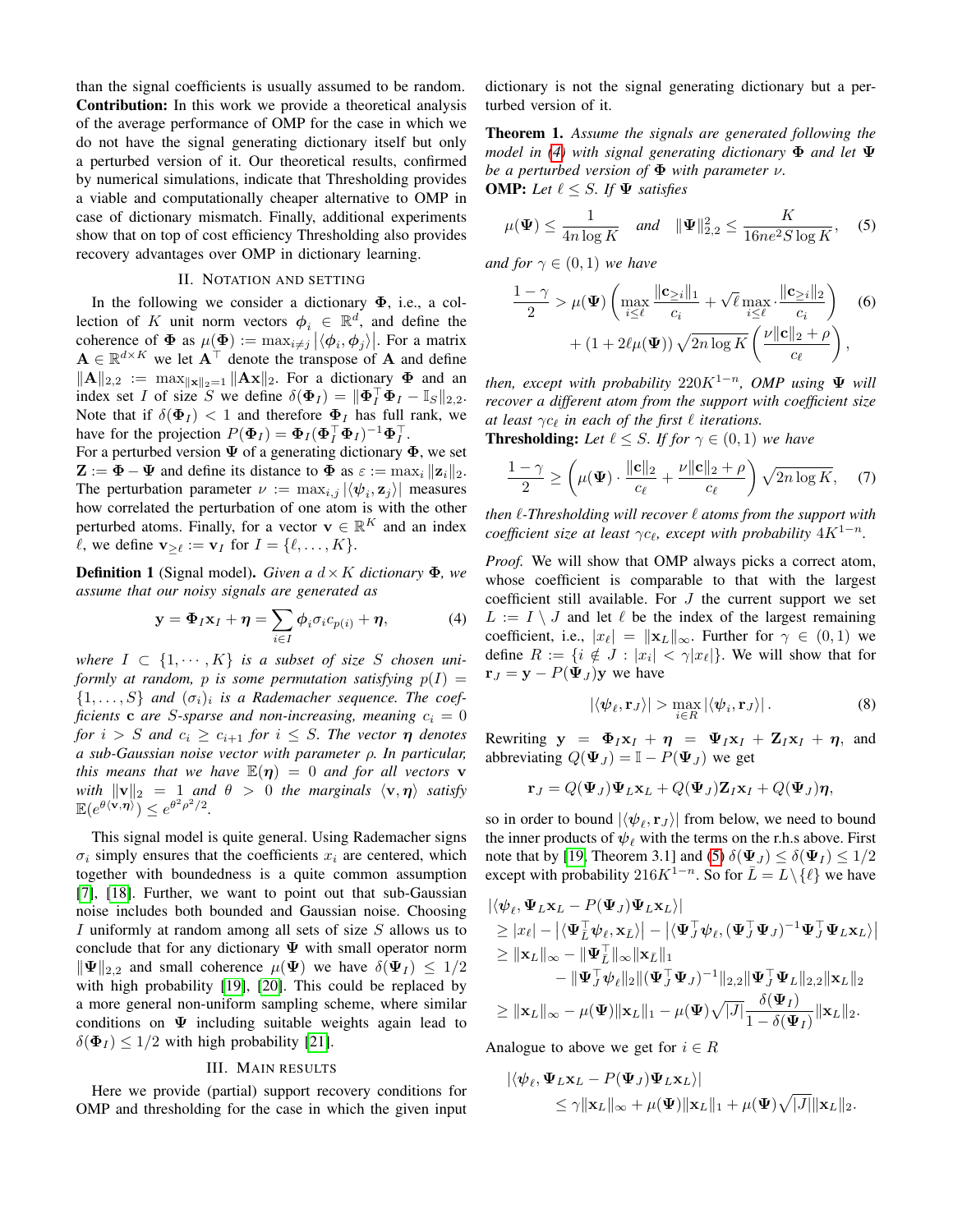Expanding again the projection we can bound the inner products of atoms with the perturbation term as

$$
\begin{aligned} \left| \langle \psi_i, \mathbf{Z}_I \mathbf{x}_I - \Psi_J (\Psi_J^\top \Psi_J)^{-1} \Psi_J^\top \mathbf{Z}_I \mathbf{x}_I \rangle \right| \\ &\leq |\langle \psi_i, \mathbf{Z}_I \mathbf{x}_I \rangle| + \frac{\|\Psi_J^\top \psi_i\|_2}{1 - \delta(\Psi_J)} \cdot \sqrt{|J|} \cdot \|\Psi_J^\top \mathbf{Z}_I \mathbf{x}_I\|_\infty \\ &\leq \max_i |\langle \psi_i, \mathbf{Z}_I \mathbf{x}_I \rangle| \cdot (1 + 2|J|\mu(\Psi)). \end{aligned} \tag{9}
$$

Since  $x_j = c_{p(j)}\sigma_j$  we get via Hoeffding's inequality

$$
\mathbb{P}(|\langle \psi_i, \mathbf{Z}_I \mathbf{x}_I \rangle| > t) = \mathbb{P}(|\sum_j \langle \psi_i, \mathbf{z}_j \rangle c_{p(j)} \sigma_j| > t) \n\leq 2 \exp \left( \frac{-t^2}{2 \sum_j \langle \psi_i, \mathbf{z}_j \rangle^2 x_j^2} \right) \leq 2 \exp \left( \frac{-t^2}{2\nu^2 \|\mathbf{x}_I\|_2^2} \right).
$$

Setting  $t = t_{\nu} := \nu ||\mathbf{x}_I||_2 \sqrt{2n \log K}$  we get via a union bound that  $\max_i |\langle \psi_i, \mathbf{Z}_I \mathbf{x}_I \rangle| < t_\nu$  except with probability  $2K^{1-n}$ . Simply replacing  $\mathbf{Z}_I \mathbf{x}_I$  by  $\eta$  in [\(9\)](#page-2-0) we further get

$$
|\langle \psi_i, Q(\mathbf{\Psi}_J) \pmb{\eta} \rangle| \leq \max_i |\langle \psi_i, \pmb{\eta} \rangle| \cdot \left( 1 + 2|J| \mu(\mathbf{\Psi}) \right).
$$

Since  $\eta$  is sub-Gaussian, Markov's inequality leads to  $\mathbb{P}(|\langle \psi_i, \eta \rangle| > t) \leq 2e^{-t^2/(2\rho^2)}$ . Setting  $t = t_\rho :=$  $\rho\sqrt{2n\log K}$  and a union bound yield that  $\max_i |\langle \boldsymbol{\psi}_i, \boldsymbol{\eta}\rangle| \leq t_\rho$ except with probability  $2K^{1-n}$ .

After collecting all our bounds into [\(8\)](#page-1-2) and rearranging, we get the following sufficient condition for OMP to pick another correct atom except with probability  $220 \cdot K^{1-n}$ 

$$
\frac{1-\gamma}{2} > \mu(\Psi) \left( \frac{\|\mathbf{x}_L\|_1}{\|\mathbf{x}_L\|_{\infty}} + \sqrt{|J|} \frac{\|\mathbf{x}_L\|_2}{\|\mathbf{x}_L\|_{\infty}} \right) + \left( \frac{\nu \|\mathbf{x}_I\|_2 + \rho}{\|\mathbf{x}_L\|_{\infty}} \right) (1 + 2|J|\mu(\Psi)) \sqrt{2n \log K}.
$$

To get the final result observe that  $||\mathbf{x}_I||_2 = ||\mathbf{c}||_2$  and that in the  $\ell$ -th step  $|J| = \ell - 1$  and  $\|\mathbf{x}_L\|_{\infty} \geq c_{\ell}$ . If  $\|\mathbf{x}_L\|_{\infty} = c_i$ for the smallest possible *i*, then  $||\mathbf{x}_L||_p \le ||\mathbf{c}_{\ge i}||_p$  and

$$
\frac{\|\mathbf{x}_L\|_p}{\|\mathbf{x}_L\|_{\infty}} \le \max_{i \le \ell} \frac{\|\mathbf{c}_{\ge i}\|_p}{c_i}.
$$

To get the statement for thresholding, observe that

$$
\langle \boldsymbol{\psi}_i, \mathbf{y} \rangle = \mathbf{x}_i + \langle \boldsymbol{\psi}_i, \boldsymbol{\Psi}_{I \setminus \{i\}} \mathbf{x}_{I \setminus \{i\}} \rangle + \langle \boldsymbol{\psi}_i, \mathbf{Z}_I \mathbf{x}_I \rangle + \langle \boldsymbol{\psi}_i, \boldsymbol{\eta} \rangle.
$$

Hoeffding's inequality, the sub-Gaussianity of  $\eta$  and several union bounds, yield that except with probability  $6K^{n-1}$ 

$$
|\langle \psi_i, \mathbf{y} \rangle| \le |\mathbf{x}_i| + (\mu(\boldsymbol{\Psi}) ||\mathbf{x}||_2 + \nu ||\mathbf{x}||_2 + \rho) \sqrt{2n \log K},
$$

for all  $i$  as well as the corresponding lower bound, so  $(7)$ ensures that the inner products of atoms having coefficients  $c_i \geq c_\ell$  are larger than those having coefficients  $c_i \leq \gamma c_\ell$ .  $\Box$ 

# IV. COMPARISON OF OMP AND THRESHOLDING

<span id="page-2-2"></span>In the perturbation and noise-free case our result reduces to that from [\[14\]](#page-4-13), showing that the recovery condition for OMP becomes easier to fulfill if we have decaying coefficients. So for constant coefficients, we need  $\mu(\Psi)S \leq 1$ , while for coefficients forming a geometric sequence, meaning  $c_i = \alpha^i$ for  $\alpha \in (0, 1)$  and  $i \leq S$ , we only need  $\mu(\Psi) \lesssim 1-\alpha$  as well as  $\mu^2(\Psi)S \lesssim 1 - \alpha^2$  for full recovery. Unfortunately, in the

<span id="page-2-1"></span><span id="page-2-0"></span>

Fig. 1: Average percentage of correctly recovered atoms via OMP (left column) and Thresholding (right column) with perturbed dictionary  $\Psi$  where  $\varepsilon = 0$  (top),  $\varepsilon = 0.2$  (middle) and  $\varepsilon = 0.5$  (bottom), for noiseless signals with generating dictionary Φ, various sparsity levels and coefficient decay parameters. The [red,](#page-3-0) [black](#page-3-1) and [magenta](#page-3-2) lines indicate the theoretical decision boundaries.

case of perturbations, as  $\nu$  grows, this advantage turns into a disadvantage, since the term  $||c||_2/c_S$  grows with faster decay, disadvantage, since the term  $||c||_2/c_s$  grows with raster decay,<br>e.g. equaling  $\sqrt{S}$  for constant coefficients and  $\alpha^{-S}/\sqrt{1-\alpha^2}$ for the geometric sequence.

For thresholding on the other hand the term scaled by  $\nu$ , which grows with coefficient decay, already appears in the perturbation- and noise-free recovery-condition. This means that thresholding never performs well with large coefficient decay but also that its performance does not degrade dramatically with perturbations.

To better judge the influence of the perturbation parameter  $\nu$ , we have a look at its extreme and typical size. For reasonable perturbation sizes,  $\varepsilon := \max_k ||\mathbf{z}_k||_2 \leq 0.7$ , we have  $\nu \; = \; \max_{i,j} |\langle \bm{\psi}_i, \mathbf{z}_j \rangle| \; \approx \; \max_{i \neq j} |\langle \bm{\phi}_i, \mathbf{z}_j \rangle|, \; \text{so at worst, if}$  $z_j \approx \varepsilon \phi_k$ , we have  $\nu \approx \varepsilon$ . On the other hand for random (rescaled Gaussian) perturbations we have  $\nu \approx \varepsilon \sqrt{\log K/d}$ . Also a more involved analysis – beyond the scope of this paper – for uniformly distributed supports, leads to a result corresponding to the above with  $\nu \approx ||Z||_{2,2}/\sqrt{K}$  [\[22\]](#page-4-21).

To see how accurate our conditions are, we next conduct some numerical simulations in  $\mathbb{R}^d$ , for  $d = 128$ , for the case of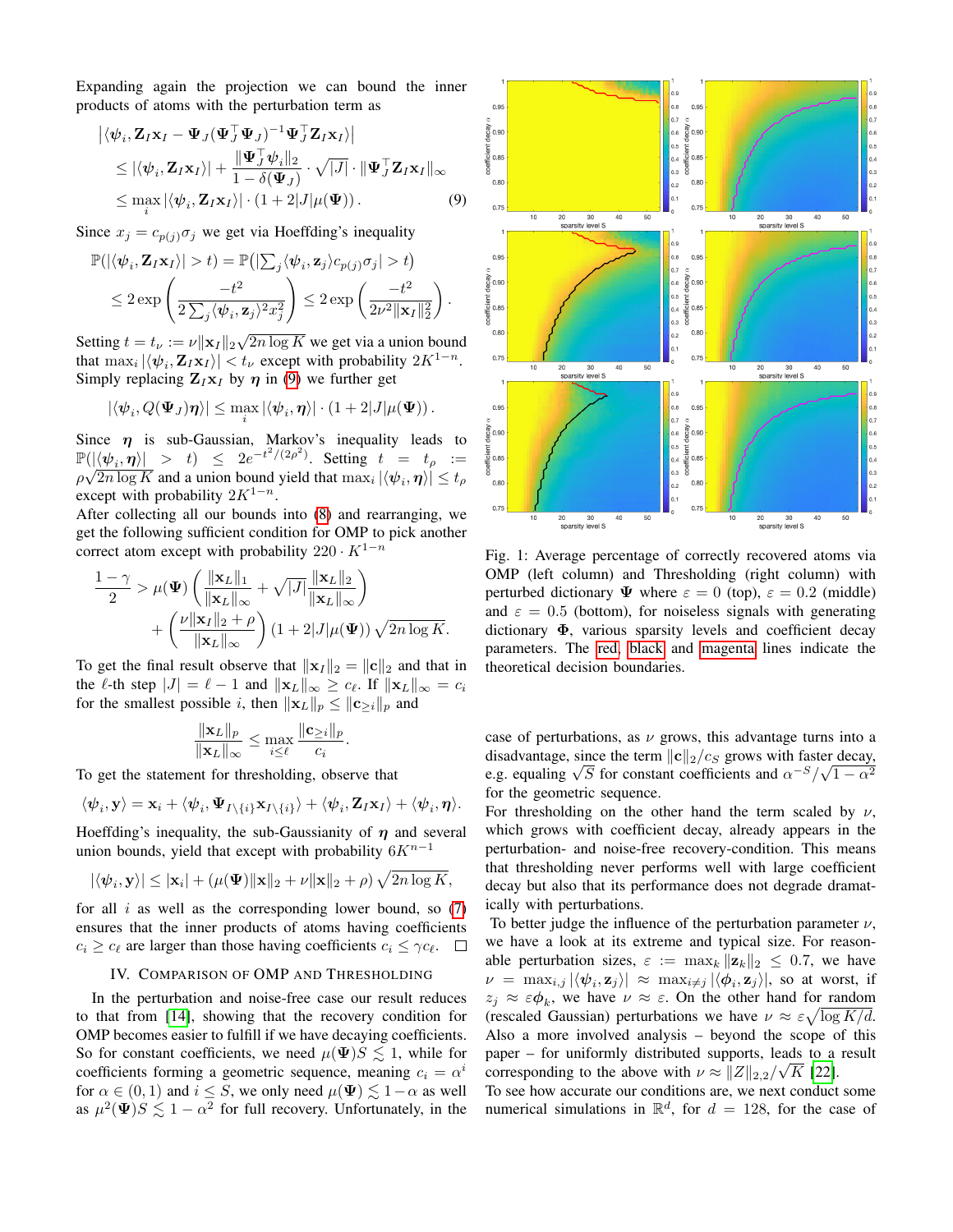geometric coefficient sequences and random perturbations. We assume that the signals follow the model in [\(4\)](#page-1-0), where the support I is chosen uniformly at random. For  $\alpha \in [0.75, 1]$ and  $S \in \{2, \ldots, 54\}$  we set  $c_i = \alpha^i$  for  $i \leq S$  and  $c_i = 0$  for all  $i > S$ . As generating dictionary  $\Phi$  we use the concatenation of the Dirac and DCT bases. We obtain a perturbed dictionary  $\Psi$  with distance  $\varepsilon$  to  $\Phi$  by setting  $\psi_k = (1 - \varepsilon^2/2) \phi_k + (\varepsilon^2 - \varepsilon^4/4)^{1/2} \mathbf{v}_k$ , where  $\mathbf{v}_k$  is drawn uniformly at random from the unit sphere orthogonal to  $\phi_k$ . For our experiments we use  $N = 1000$  signals per sparsity level and decay parameter. The results in Figure [1](#page-2-1) show that OMP outperforms Thresholding — but only for very small perturbations. This performance gap closes with growing levels of perturbation. In order to compare the sufficient conditions in Theorem [1](#page-1-4) to our empirical results we plot the following boundaries

$$
6 = \mu \cdot \left( \max_{i \leq S} \frac{\|\mathbf{c}_{\geq i}\|_1}{c_i} + \sqrt{S} \max_{i \leq S} \cdot \frac{\|\mathbf{c}_{\geq i}\|_2}{c_i} \right) \qquad \text{(red)}
$$

$$
6 = \nu \cdot (1 + S\mu) \frac{\|\mathbf{c}\|_2}{c_S} \sqrt{\log K} \tag{black}
$$

$$
6 = (\nu + \mu) \cdot \frac{\|\mathbf{c}\|_2}{c_S} \sqrt{\log K} \tag{magenta}
$$

for  $\mu = \frac{1}{8} = \mu(\Phi) \approx \mu(\Psi)$  and  $\nu = \varepsilon/\sqrt{d}$ . These results confirm the behaviour discussed above and show that the conditions in Theorem [1](#page-1-4) are rather tight (up to constants).

# V. DICTIONARY LEARNING USING OMP AND THRESHOLDING

Next we have a look at the implications of our results for the the motivating application of dictionary learning and compare the performance of Thresholding and OMP together with the atom update rules of K-SVD, MOD and ITKrM. We again generate signals in  $\mathbb{R}^d$ , for  $d = 128$ , using the concatenation of the Dirac and DCT bases as generating dictionary, meaning  $K = 2d$  and  $\mu(\Phi) = 0.125$ . We set  $S = 6$ , with the sparse coefficients forming a geometric sequence with decay factor  $\alpha = 0.9$ . This means  $c_i = \kappa_S \alpha^i$  for  $i \leq S$  and  $c_i = 0$ for all  $i > S$ , where  $\kappa_S$  denotes some constant ensuring that  $\|\mathbf{c}\|_2 = 1$ . In case of noise, the noise vector is assumed to follow a normal distribution with variance  $\rho_r^2 = (256d)^{-1}$ , resulting in a signal to noise ratio of SNR = 256. Each iteration uses  $N = 20000$  fresh signals and the results are averaged over 10 runs.

As can be seen in Figure [2,](#page-3-3) all combinations of algorithms were able to fully recover the dictionary. Interestingly, the increased complexity of OMP does not seem to provide an advantage over Thresholding in the first few iterations. In the noiseless case OMP starts to outperform Thresholding only once the learned dictionary atoms are very close to their corresponding atoms in the generating dictionary, while in the noisy case, they perform nearly on par with each other. Taking into account that the Thresholding is computationally far less demanding than OMP there might not be a benefit in employing OMP in dictionary learning — in the early stages. Obviously an initialisation as defined in Section [IV](#page-2-2) is quite unrealistic, which is why we repeat the same experiment using

<span id="page-3-3"></span>

Fig. 2: Average distance of atoms to the generating dictionary for various dictionary learning algorithms using OMP (full lines) and Thresholding (dashed lines) for a well-behaved initialisation with  $\varepsilon = 1$  (Section [IV\)](#page-2-2), using noiseless (left) resp. noisy training signals (right). The red line indicates the error at which the inner products between learned atoms and generating atoms would equal 0.98.

<span id="page-3-2"></span><span id="page-3-1"></span><span id="page-3-0"></span>the noisy signals with a fully random initialisation. The results in Figure [3](#page-3-4) paint a far more accurate picture of reality. It can be seen that, contrary to the previous experiment, OMP is not able to find all atoms of the generating dictionary (left), whereas Thresholding is able to find almost all atoms. Note that we used the convention that  $\phi_i$  is *found* if for a recovered  $\psi_k$ we have  $|\langle \phi_i, \psi_k \rangle| \ge 0.99$ , however the plot looks the same using 0.90 instead. Moreover, looking at the average distance of *found* atoms, we see that OMP is not able to outperform Thresholding either (right).

## VI. DISCUSSION

In this paper we have studied OMP and Thresholding in the case in which the generating dictionary is not known (or only a perturbed version of it is known). We compared sufficient conditions for OMP and Thresholding to find the correct support. It was shown that for small levels of perturbation, OMP does indeed outperform Thresholding, but that this gap closes with increasing levels of perturbation. This suggests that due to its computational efficiency Thresholding might be preferable to OMP in applications, where only an estimate of the generating dictionary is available, the prime example being dictionary learning.

<span id="page-3-4"></span>

Fig. 3: (left) Percentage of atoms not found and (right) average distance to the generating atoms on *found* atoms, both using OMP (full lines) and Thresholding (dashed lines).